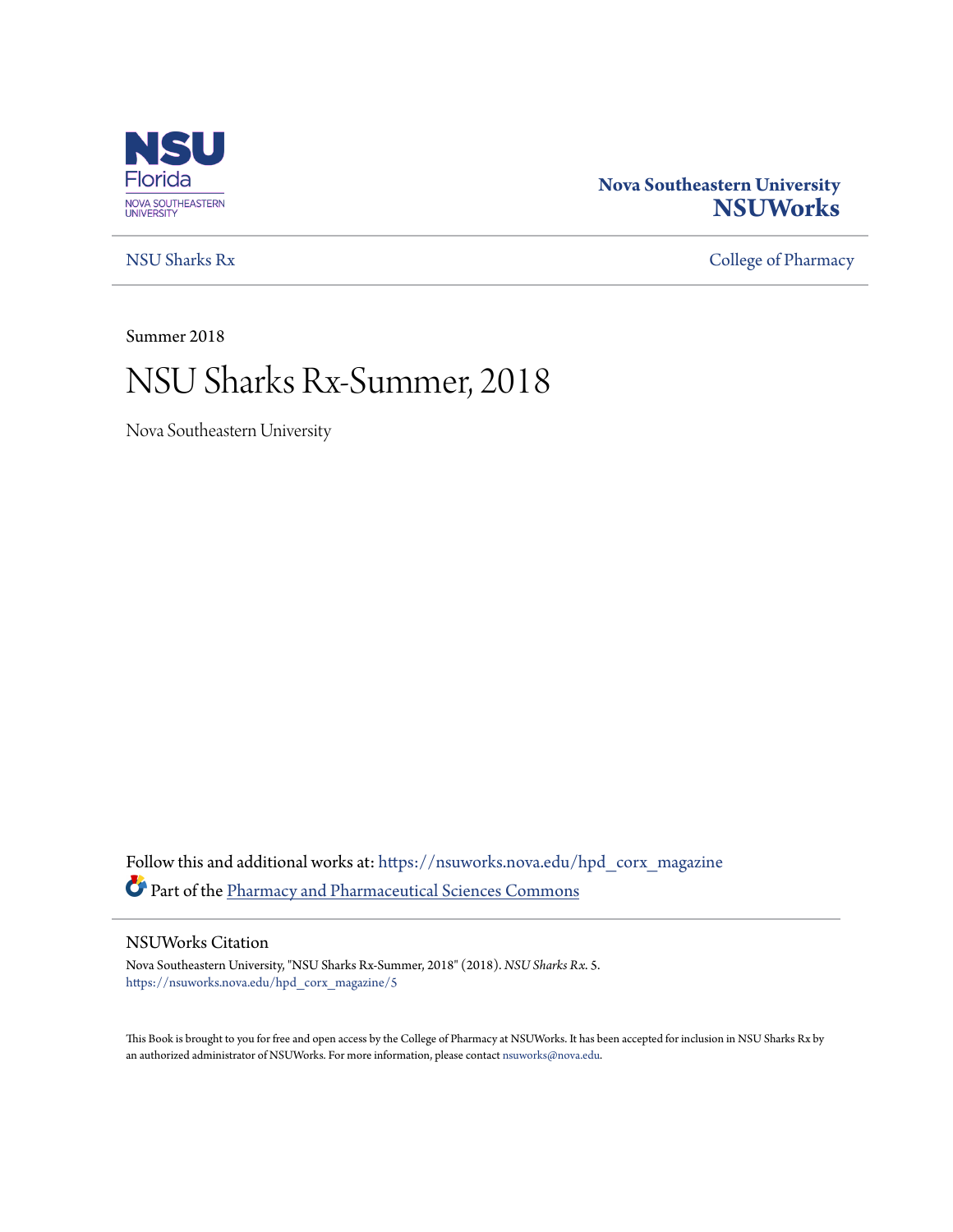





It is with a mixture of sadness and excitement I announce I will be stepping down as the NSU College of Pharmacy dean, effective August 1, and will be taking a one-year professional leave. It is very difficult to leave the place and people who have made up my home for the past 29 years and I extend a sincere thank you to all of the students, faculty, staff, alumni, and administrators who have guided me down this path and who have taught me so very much. I am greatly indebted to the NSU family and will always be proud and grateful to be a Shark! However, time is not a limitless commodity, and so, while I am still healthy and capable, I have decided to spend a year on the road experiencing new adventures and spending time learning and researching new areas for professional and personal growth.

Lisa Deziel, Pharm.D., Ph.D. Dean, College of Pharmacy

It is with great pleasure, I announce that Michelle Clark, Ph.D. has been named interim dean of the college. Dr. Clark has been a member of the COP faculty for 17 years and has enjoyed great success as an academic

administrator, teacher, scholar and researcher. She has received grants from the National Institutes of Health and other competitive funding entities for her research in the area of pharmacology and neuroscience, specifically studying hypertension and other types of cardiovascular diseases. Dr. Clark has an extensive scholarly portfolio including peer-reviewed scientific papers, abstracts and book chapters. She is an active member of the American Heart Association and the American Society for Pharmacology and Experimental Society. Additionally, Dr. Clark is a community-engaged leader providing health care services, raising funds for various causes, and mentoring students to be good community stewards. Dr. Clark received her M.Sc. and Ph.D. degrees from the University of South Florida, College of Medicine and completed post-doctoral training in the Hypertension and Cardiovascular Center at Wake Forest University.

I have no doubt that the success and growth that we have seen at the college over the past five years will continue under Dr. Clark's leadership and I know she will benefit tremendously from the support of all of our stakeholders, as I certainly have.

Please take some time to read this newsletter, which outlines some of our most recent accomplishments. A very special congratulations to our first Masters of Science in Pharmaceutical Affairs graduates, and our 19 Ph.D. and 249 Pharm.D. graduates!

As always, I encourage all alumni to contact us with their news. And please keep in touch with me and with the college! I wish you all the very best that life can bring.

# *Shark Pride!*

Lisa Deziel, Pharm.D., Ph.D.

### **COLLEGE PRIDE**

**Clark named Interim Dean**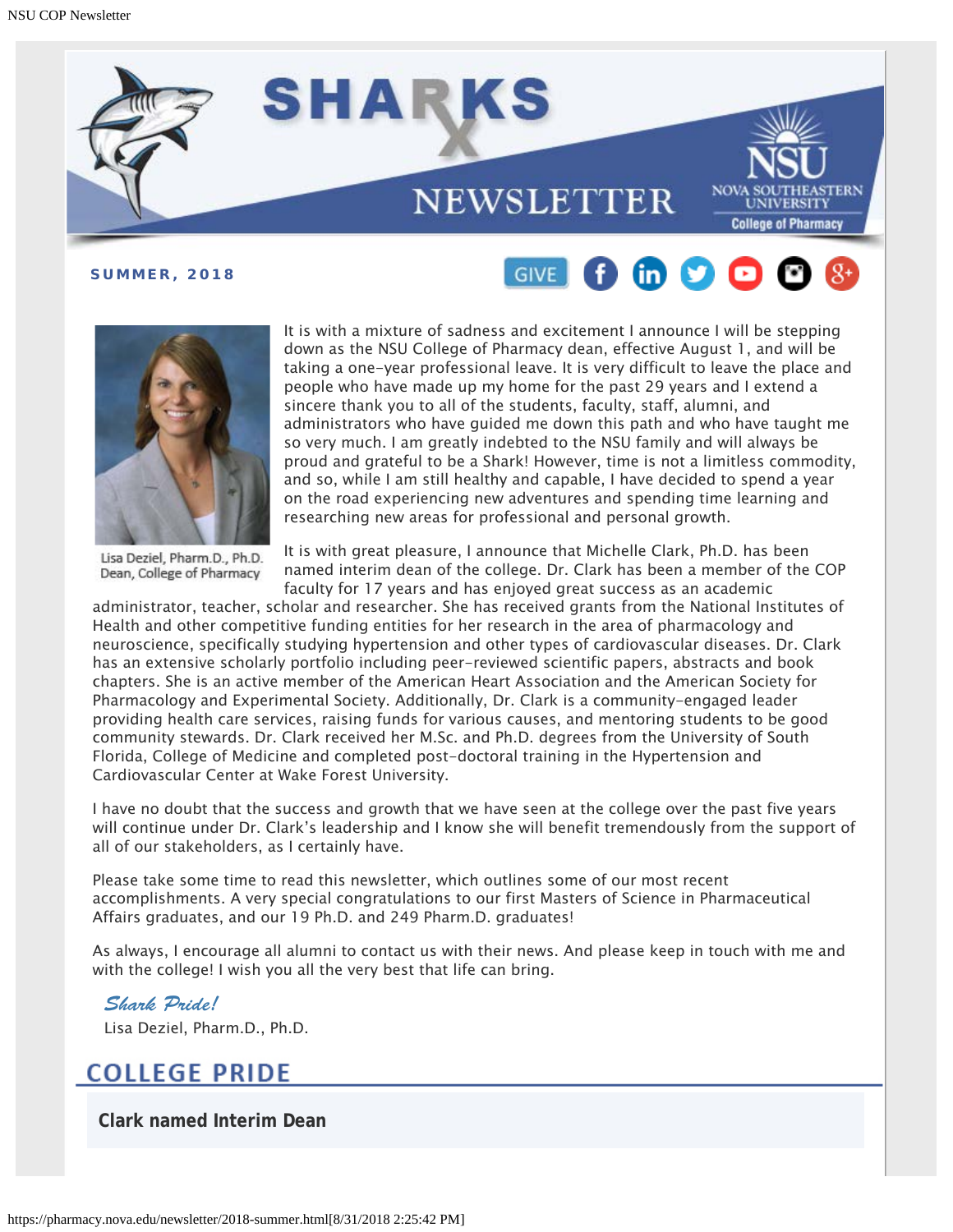

Michelle A. Clark, Ph.D.was named Executive Associate Dean in February and, more recently, Interim Dean. As Executive Associate Dean, Clark provides administrative oversight of the College's academic programs and supports the Dean in the development and implementation of academic policies and procedures for all programs within the college. Prior to this position, Clark served as Chair, department of pharmaceutical sciences, and director of the M.S. in pharmaceutical sciences degree program. Dr. Clark brings a wealth of experience in the development of policies and procedures within the college and has been a leader in curricular development for both professional and graduate programs.

#### **Sando Appointed Assistant Dean**



Karen Sando, Pharm.D., BCACP, BC-ADM was appointed assistant dean, accreditation and assessment. In this role she is responsible for leading the planning, development and implementation of assessment for the Pharm.D. program within the college and lead the college's efforts to continually improve its educational outcomes and programmatic structures and processes. Prior to joining NSU, Sando completed her Pharm.D. at the University of Florida in 2008, and her PGY-1 in ambulatory care at the University of Florida. Dr. Sando brings to NSU her experience in developing objective structured clinical exams (OSCEs), and leadership in assessment and effective teaching strategies. She is the Chair of the Legal and Regulatory Affairs Council for the Florida Society of Health-System

Pharmacists (FSHP) and has published in the areas of diabetes management, hyperlipidemia, and the scholarship of teaching and learning.

#### **20th Annual STUEY Awards**



The college was well represented at this year's Student Life Achievement Awards (STUEYS) which recognizes students, faculty, staff, corporate partners and alumni who have contributed to building a greater sense of community and campus life. Congratulations to the COP finalists and winners.

- Alumni of the Year Armando Bardisa, Pharm.D., ('97)
- Administrator of the Year Jolanta M. Czerwinska, Ph.D., Director, Educational Information Technology, Fort Lauderdale/Davie
- Co-Curricular Advisor of the Year (Winner) Genevieve Hale, Pharm.D. ('13), assistant professor, pharmacy practice, Palm Beach
- Cooperate Partner of the Year (Winner) Brand Institute
- Executive of the Year Blanca Ortiz, Pharm.D., ('03) assistant dean, Puerto Rico Regional Campus
- Graduate Organization of the Year American Pharmacist Association Academy of Student Pharmacists APhA-ASP
- Professor of the Year Jean Latimer, Ph.D., Director, AutoNation Institute for Breast & Solid Tumor Cancer Research, Fort Lauderdale/Davie
- Regional Campus Student of the Year Renee Rampersad, ('19), Palm Beach
- Staff of the Year Melissa Goldstein, executive assistant to the dean, Fort Lauderdale/Davie
- Student of the Year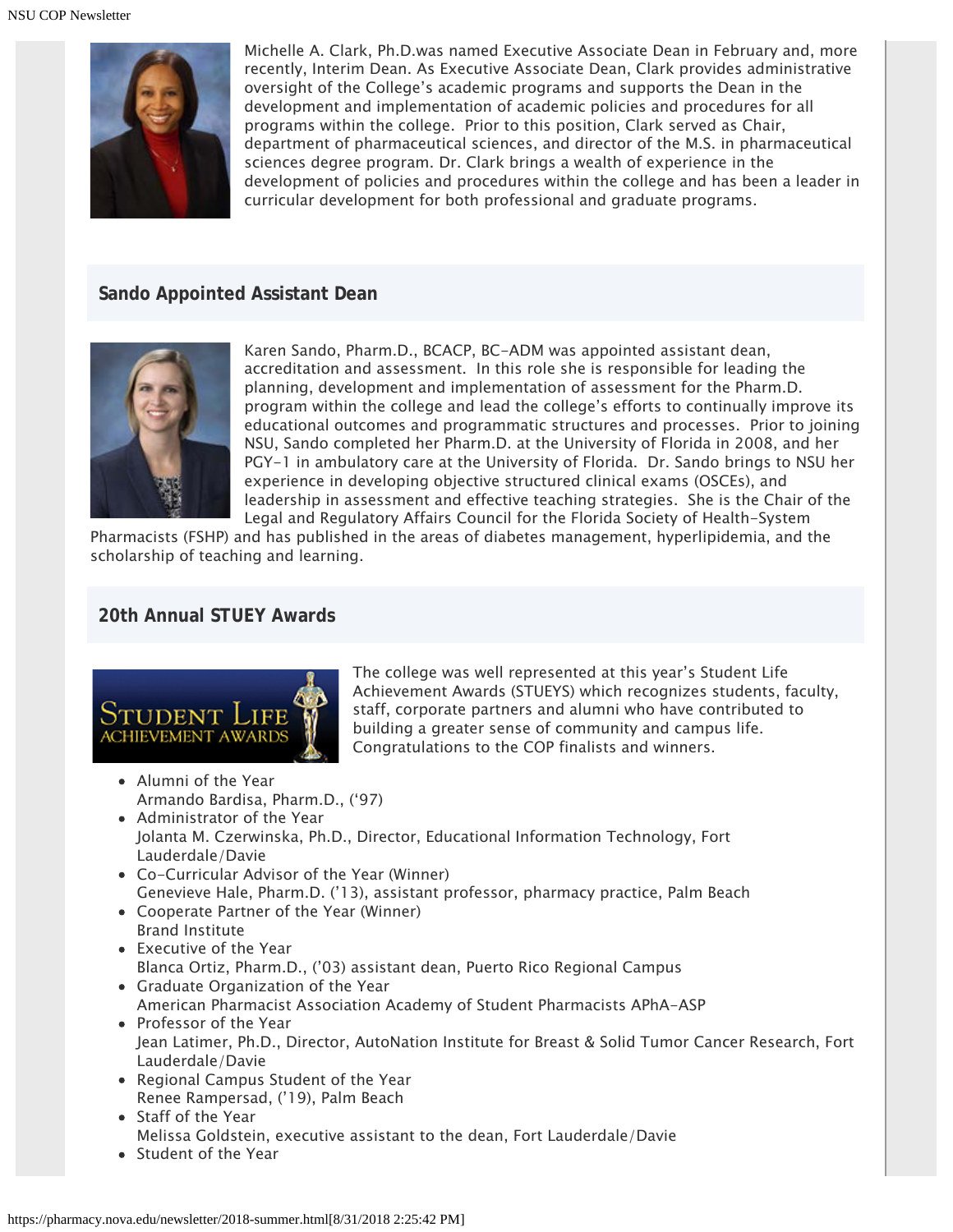- Katie A. McCrink ('18), Fort Lauderdale/Davie
- Student Government of the Year
- College of Pharmacy Student Government Association

#### **IPPE and APPE Preceptors of the Year, 2018**

The Preceptor of the Year Award recognizes four preceptors whose dedication to excellence and their exceptional contributions to the growth and development of future pharmacists at NSU COP. The four awardees for 2018 are:

- IPPE Health Systems/Pharmacy Services Preceptor of the Year: Shonna Loudis, Pharm.D., Plantation General Hospital, FL
- IPPE Community Pharmacy: Mariela Guzman, Pharm.D. ('07), CVS #554, Miami, FL
- APPE: Heidi Clarke, Pharm.D. ('01) Baptist Hospital, Miami, FL
- APPE Faculty Preceptor: Andrea Levin, Pharm.D. ('09), assistant professor of pharmacy practice, Fort Lauderdale/Davie, FL

#### **College Recognizes** *Living the Values* **Nominees**

The Living the Values program recognizes employees who are living one of NSU's eight core values.

Month of February - DIVERSITY



Dawn DaCosta, M.A., director, academic support services, Fort Lauderdale/Davie, implemented the colleges "Diversity Dialogs" where, each semester a panel of students discuss sensitive issues that impact on us all including ethnicity, culture, religion, sexual orientation, stereotypes, prejudices, and have interactive exchanges with the audience. Ms. DaCosta recognizes the need to expose pharmacy students to the diversity that exists within our college and community and to learn from, and develop, a healthy respect for one another.

Month of March - INTEGRITY



Marie St. Hubert, Financial Analyst III, demonstrates the value of integrity in every action she takes in her position as the college's Financial Analyst. Her attention to detail and her application of NSU policies, processes, and values with fairness and honesty is seen in every financial transaction.

#### Month of April - COMMUNITY



Since starting at NSU in 2004, Lourdes Laboy, administrative coordinator II, has displayed the value of community. Ms. Laboy has a heart for service, and goes above and beyond what is expected of her. She provides support to several departments in the college in addition to service to the community and teaching children at her local church. Laboy has received recognition for her unconditional and outstanding support of the Post-Bac Program in 2010, as well as the "TRIO Pontifical Catholic University of Puerto Rico Student Support Services Distinguished Alumni Award."

#### Month of May - ACADEMIC EXCELLENCE

Ronnie Espinoza, Administrative/Academic Coordinator, routinely supports faculty and students inside and outside of the classroom. He has taken it upon himself to learn the ins and outs of ExamSoft, becoming the support person for the faculty and students during exams. Ronnie is an efficient problem solver, capable of solving most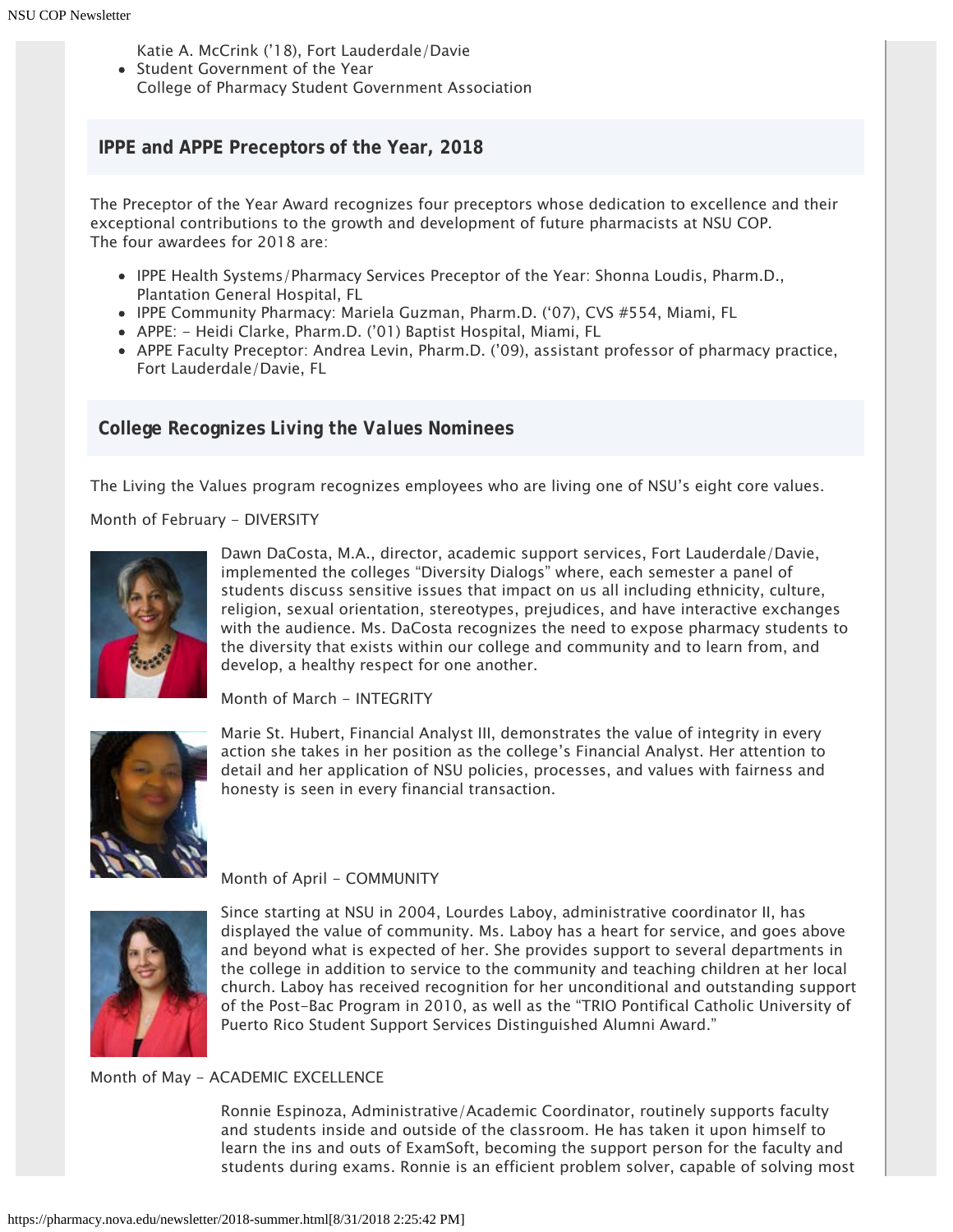

issues during exams, decreasing stress and maximizing time. At graduation each year, Ronnie reviews the student's records to ensure graduation requirements are met. Ronnie's behavior helps guide our students to ensure a positive academic experience and his work helps ensure that our students study in an environment of academic excellence.

#### Month of June - STUDENT CENTERED



Recently, a COP student who was stressed with a personal issue visited the administrative offices. When the student arrived, Ms. Jessica Duran Carrasquillo knew how to handle the situation effectively and appropriately. With patience and kindness, she helped the student through a tough situation and provided words of wisdom, encouragement, and motivation. Ms. Duran provided the student with enough confidence and support to achieve academic success and professional development. Although Ms. Duran is only partially assigned to the Student Services Department, she has demonstrated the values of "Student Centered" as she provides a positive attitude and reassurance to all COP students, both old and new, who cross her path.

#### **Futures Summit Showcases Opportunities in the Profession**



NSU College of Pharmacy hosted the 2018 FUTURES SUMMIT on March 29, 2018. This event provided the pharmacy candidates with a glimpse of the profession and the future role of the pharmacist. From new clinical breakthroughs to advancements in technology, pharmacists hold positions that bring great value to the health care system. It is vital for our future professionals to understand the entire spectrum of

positions pharmacists hold.

#### **Welcome New Faculty and Staff**



Patricia Medina, B.S., Pharm.D ('16), joined us a Clinical Assistant Professor at San Juan Regional Campus. Her responsibilities include academia and collaboration with a practice site. Prior to joining NSU COP, Patricia completed a PGY1 residency program a Boca Raton Regional Hospital in Florida.



Jessenia Cortez, Administrative Coordinator I, joined the Office of Student Affairs in Fort Lauderdale/Davie in February. Ms. Cortez will provide administrative support for activities and student events and recruitment.

Jessica Nicoli, Administrative Coordinator I, joined the Department of Pharmaceutical Sciences in Fort Lauderdale/Davie in June.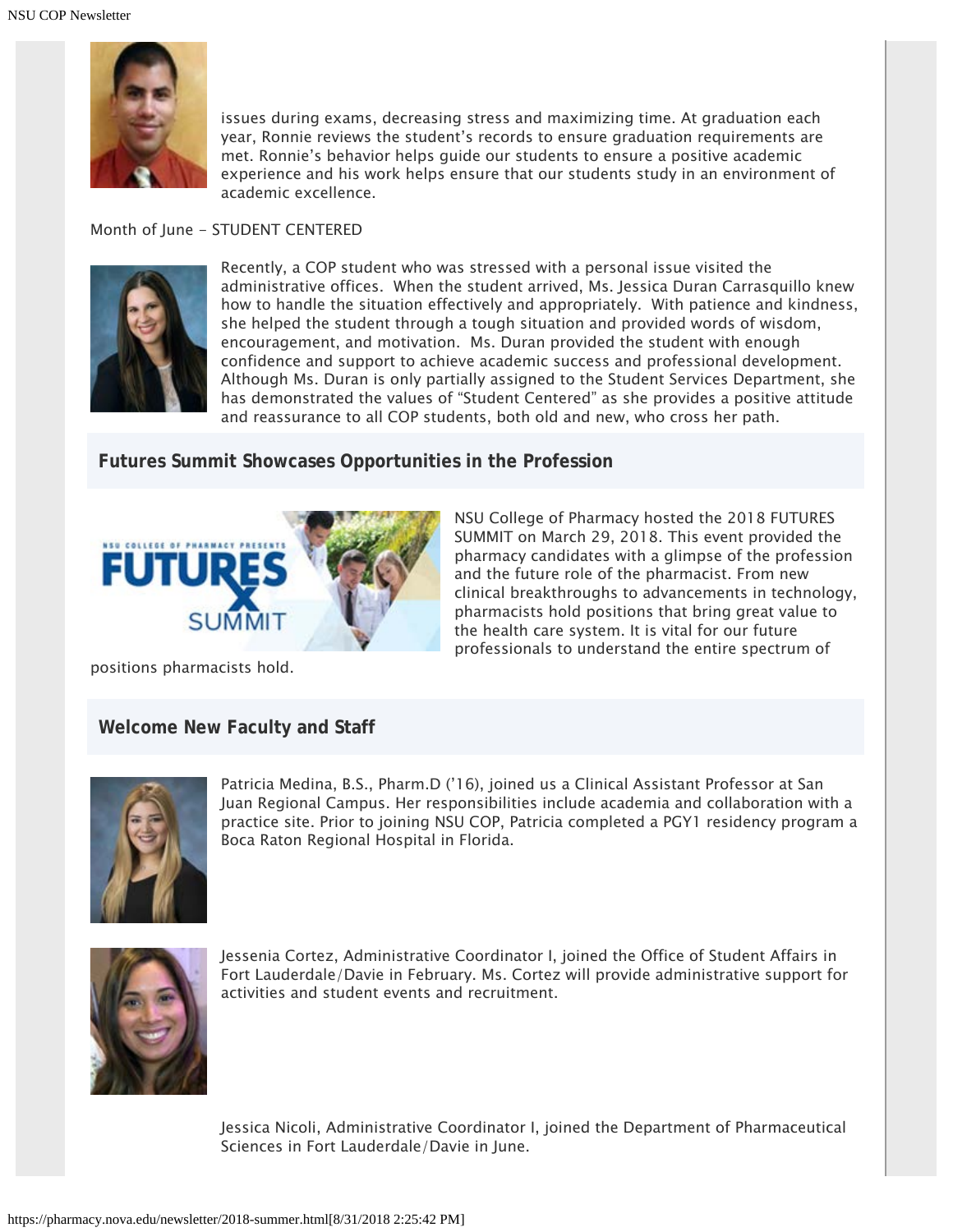

#### **Faculty Promotions**



Jose A. Rey, Pharm.D. Professor



Elizabeth Sherman, Pharm.D., AAHIVP Associate Professor



William R. Wolowich, Pharm.D. Associate Professor

## **STUDENT PRIDE**

#### **Residency Matches 2018**



The college is celebrating a residency match rate of 62% (a 12% increase from 2017), and above the national match rate of 54.8%. Congratulations to all the students who matched and will continue their professional training in a variety of areas and regions from Arizona to Washington State. The majority of the students are leaving the south Florida and San Juan areas to continue training and, with many heading out of state.

**Student Poster Receives Bronze Ribbon at AMCP**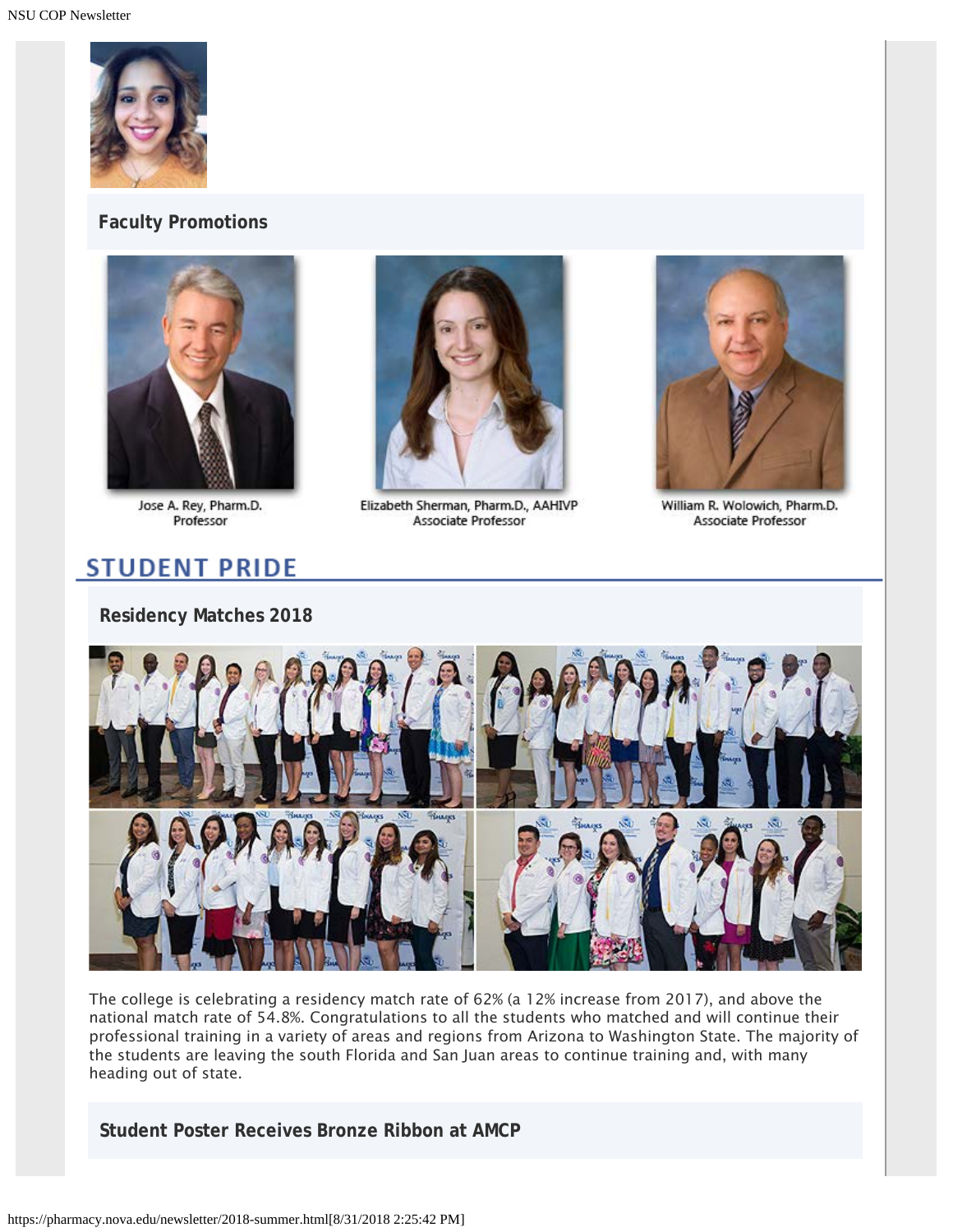

Pharm.D. students in the Sociobehavioral and Administrative Pharmacy research elective class, mentored by Leanne Lai, Ph.D., professor, received the Bronze ribbon for their abstract poster "Drug-Drug Interactions (DDI) in Children with Depression" at the AMCP Annual Meeting 2018 Poster presentation. The study aims to examine the prevalence and trend of potential DDI when prescribing to children with depression in U.S. outpatient settings. Student coauthors included Class of 2019 students Yailin Jo, Vy

Ngo, Dung Vuong, Linh Dang, and Class of 2018 student Wenhui Zhou.

#### **Scholarship & Fellowship Recipients**



Kayla Hale, ('19) was the recipient of the Florida Pharmacy Association 2018 Volusia-Flagler Country Pharmacy Association Scholarship. The \$1,000 scholarship assists a student who resides in Volusia or Flagler Counties for outstanding academic achievement, contributions through volunteer work, and participation in professional or student organizations. Kayla is also a Dean's Ambassador in the college.



Matthew Schrier, Ph.D.c., was selected by the Board of Grants and the American Foundation for Pharmaceutical Education (AFPE) Board of Directors as a recipient of the Pre-Doctoral Fellowship in Pharmaceutical Sciences. The scholarship supports high performing students who possess the skill and aptitude to become outstanding scientists and leaders in the pharmaceutical industry, academia, and the government/nonprofit sectors. Schrier was selected from a highly selective pool of applicants, for his research focused on cellular regulation of vitamin B12 processing, particularly in neuronal cells and glioblastoma tumor cells, with faculty mentor Richard Deth, Ph.D., professor of pharmaceutical sciences.

#### **Ethics Bowl Team in Top 3 Overall**



The College of Pharmacy Ethics Bowl team placed third in this year's HPD Ethics Bowl. The inter professional event sponsored by the Dr. Pallavi Patel College of Health Care Sciences and the Multicultural Affairs Committee provides students with health care related ethical dilemmas and challenges the ethical reasoning of the health care professional. Our students showed strong patient-centered views and professionalism during the debates and represented the college well.

### **19th Annual Student Leadership Conference**

The 19<sup>th</sup> Annual Student Leadership Conference hosted by Cardinal Health offered 38 leader students around the United States chosen by their respective pharmacy schools to spend three days in Houston at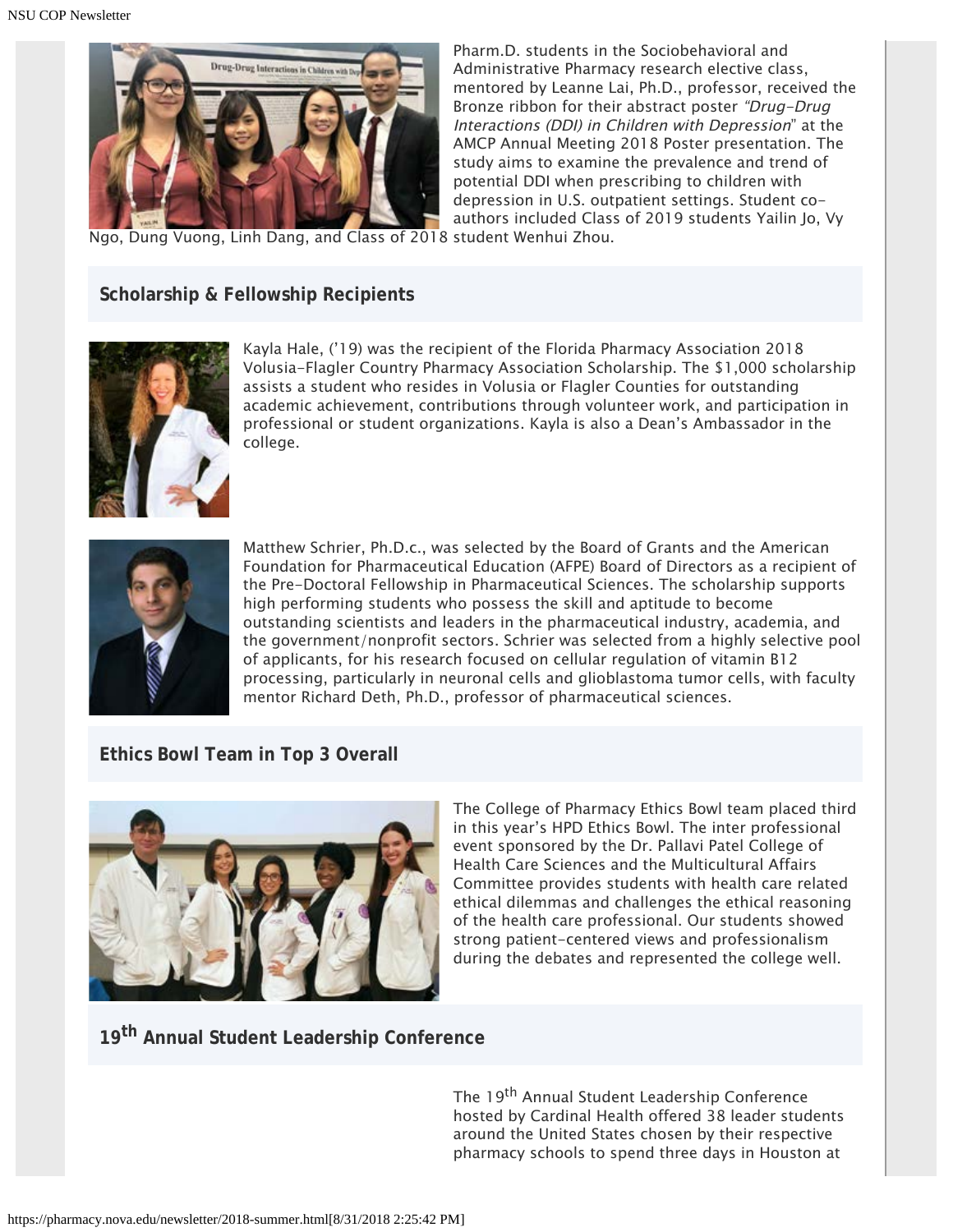

the Cardinal Health' offices. Michael D. Brown, PharmBS, Vice President of Cardinal Health offered an overview of the company and their impact within the field of pharmacy and the importance to educate the patient about compliance. One of the students selected was our very own Stephanie Toledo Ramírez, MLS ('19)

of the Puerto Rico Campus. She recalls her time at the conference and states, "The time spent in this conference was valuable and will be very helpful as I incorporate it in practice in my life and to share with other people. I had the opportunity to network with my peers that became an extended family in my life. The cardinal health staff treated us as a family with so much caring and I am very grateful to them."

### **ALUMNI PRIDE**

#### **Alumni News**

1990 – 2000

• Richard Ashworth, Pharm.D. ('99), President of Operations of Walgreen Co., was elected NACDS treasurer

#### 2001-2010

- Puneet Kulhari, Pharm.D. ('10) started as pharmacist at CVS Health in Hollywood, FL
- Elizabeth Sherman, Pharm.D. ('07) welcomed son Ari on April 8, 2018

2011-2018

- Johanna Rivera Anazagasty, Pharm.D. ('14) is the Chief Program Officer at Puerto Rico Rise Up, Inc., a non-profit organization comprised of health care professionals throughout the United States and Puerto Rico, and launched in response to the catastrophe left by Hurricane Maria
- Isabel (Olivas) Houlzet, Pharm.D. ('14) started as Clinical Oncology Specialist at Memorial Healthcare System, Fort Lauderdale, FL
- Danielle Lerch, Pharm.D. ('16) was promoted to Deputy Director, Regional Medical Strategy at Sanofi Pasteur, Greater New York City Area
- Hoda Masmouei, Pharm.D. ('14) was promoted to Director of Pharmacy at Jackson South Medical Center, FL
- Srinath Muppalaneni, Ph.D. ('16) got married to Prathyusha Gundapaneni in Hyderabad, India on February 18, 2018
- Israel Santiago, Pharm.D. ('14) started as Pharmacy Manager Emerging Leader at CVS Health, Tampa, FL
- Fabio Vogel, Pharm.D. ('11) was promoted to Clinical Coordinator of System Formulary at Broward Health, Fort Lauderdale, FL

#### **Realizing Potential**

Congratulations to Elizabeth Shepherd, Pharm.D., Assistant Dean, Strategic Partnerships and Program Development, Scott Kjelson, Pharm.D. ('14), Director of Student Transitions, and Jean Latimer, Ph.D., Director, AutoNation Institute & Breast and Solid Tumor Cancer Research for being recognized for their valuable contribution to the NSU Realizing Potential Campaign. Way to go!